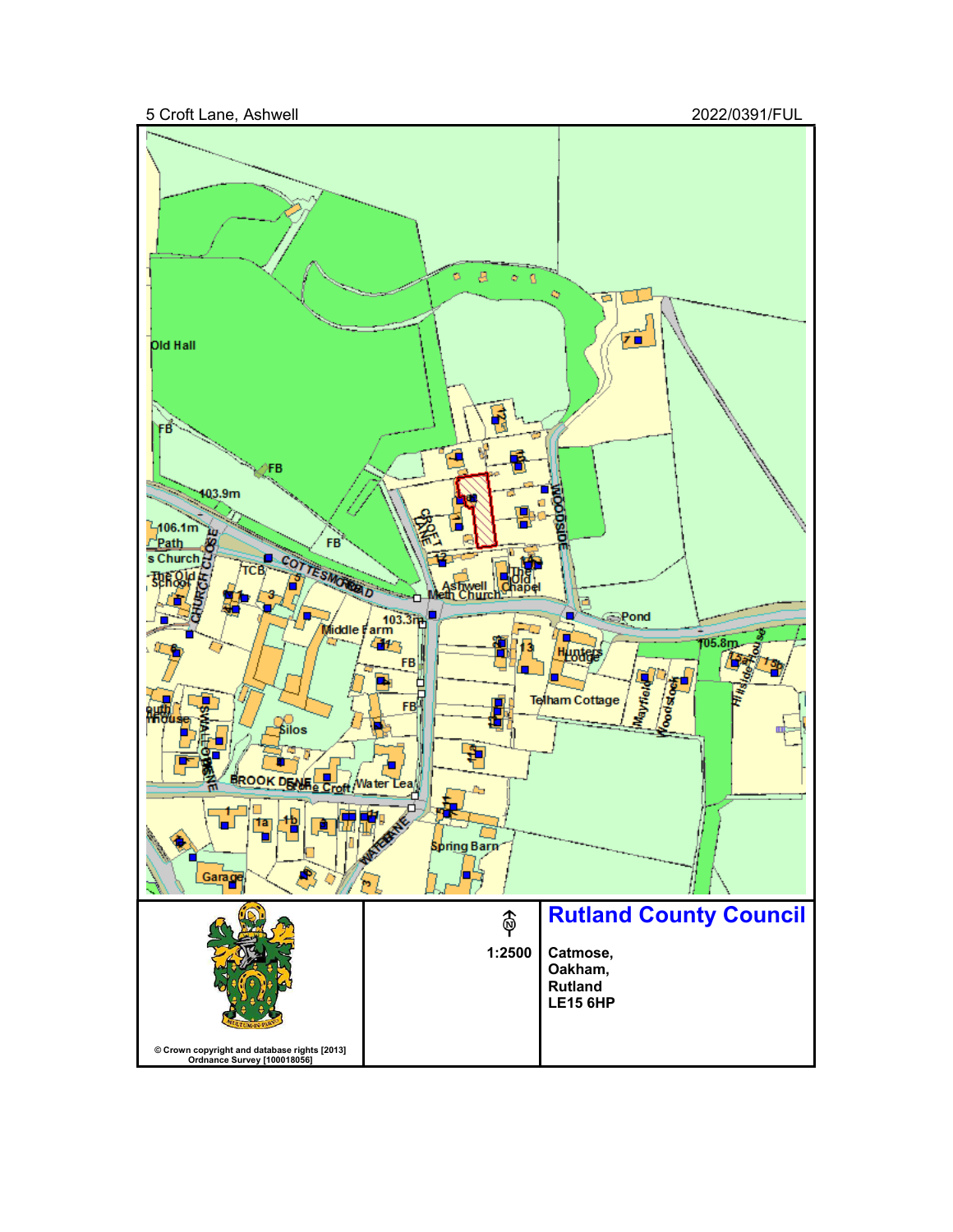| Application:                        | 2022/0391/FUL                       |                                |  |                | <b>ITEM3</b> |
|-------------------------------------|-------------------------------------|--------------------------------|--|----------------|--------------|
| Proposal:                           | <b>Single Storey rear extension</b> |                                |  |                |              |
| Address:                            | <b>5 Croft Lane</b>                 |                                |  |                |              |
|                                     | <b>Ashwell</b>                      |                                |  |                |              |
|                                     | <b>Rutland</b>                      |                                |  |                |              |
|                                     | <b>LE157LL</b>                      |                                |  |                |              |
| Applicant:                          | <b>Mrs. Pam Smith</b>               | Parish                         |  | <b>Ashwell</b> |              |
| Agent:                              |                                     | Ward                           |  | <b>Exton</b>   |              |
| Reason for presenting to Committee: |                                     | Applicant is a member of staff |  |                |              |
| Date of Committee:                  |                                     | 24th May 2022                  |  |                |              |
| <b>Determination Date:</b>          |                                     | 23rd May 2022                  |  |                |              |
| Agreed Extension of Time Date:      |                                     | 27th May 2022                  |  |                |              |

# **EXECUTIVE SUMMARY**

**The extension is of a size, form and appearance which would preserve the Listed Building and its setting whilst not impacting adversely on the character of the Ashwell Conservation Area.** 

# **RECOMMENDATION**

**Recommendation:** Approve subject to the following conditions:-

 1. The works shall begin before the expiration of 3 years from the date of this permission.

 Reason: To comply with the requirements of Section 91 of the Town and Country Planning Act 1990, as amended by the Planning and Compulsory Purchase Act 2004.

- 2. The works hereby permitted shall not be carried out except in complete accordance with the details shown on the submitted plans, 03, 004, 07, 08 and 09. Reason: For the avoidance of doubt and in the interests of proper planning.
- 3. The development hereby permitted shall be constructed entirely of the materials details of which are stated on the submitted application form. Reason: To ensure that materials of an acceptable quality appropriate to the area are used.
- 4. The rooflights to be used in the development hereby approved shall be of a Conservation type only.
	- Reason: To protect the character of the listed building.
- 5. Before occupation of the extension hereby approved details of the siting of 1 group of 3 Swift boxes/bricks on the dwelling shall be submitted to and approved in writing by the local authority. The approved Swift box/bricks shall be installed before occupation of the extension.

Reason: In the interests of the protection of wildlife and their habitat.

## **Site & Surroundings**

1. The property is a Grade II Listed Building in the Ashwell conservation area. The application site is accessible off Woodside (Private drive) which itself is off the northern side of Cottesmore Road.

## **Proposal**

2. The proposal seeks consent for the erection of a single storey extension. The proposal includes a mono-pitched lean-to extension on the northern (rear elevation) facing the rear garden.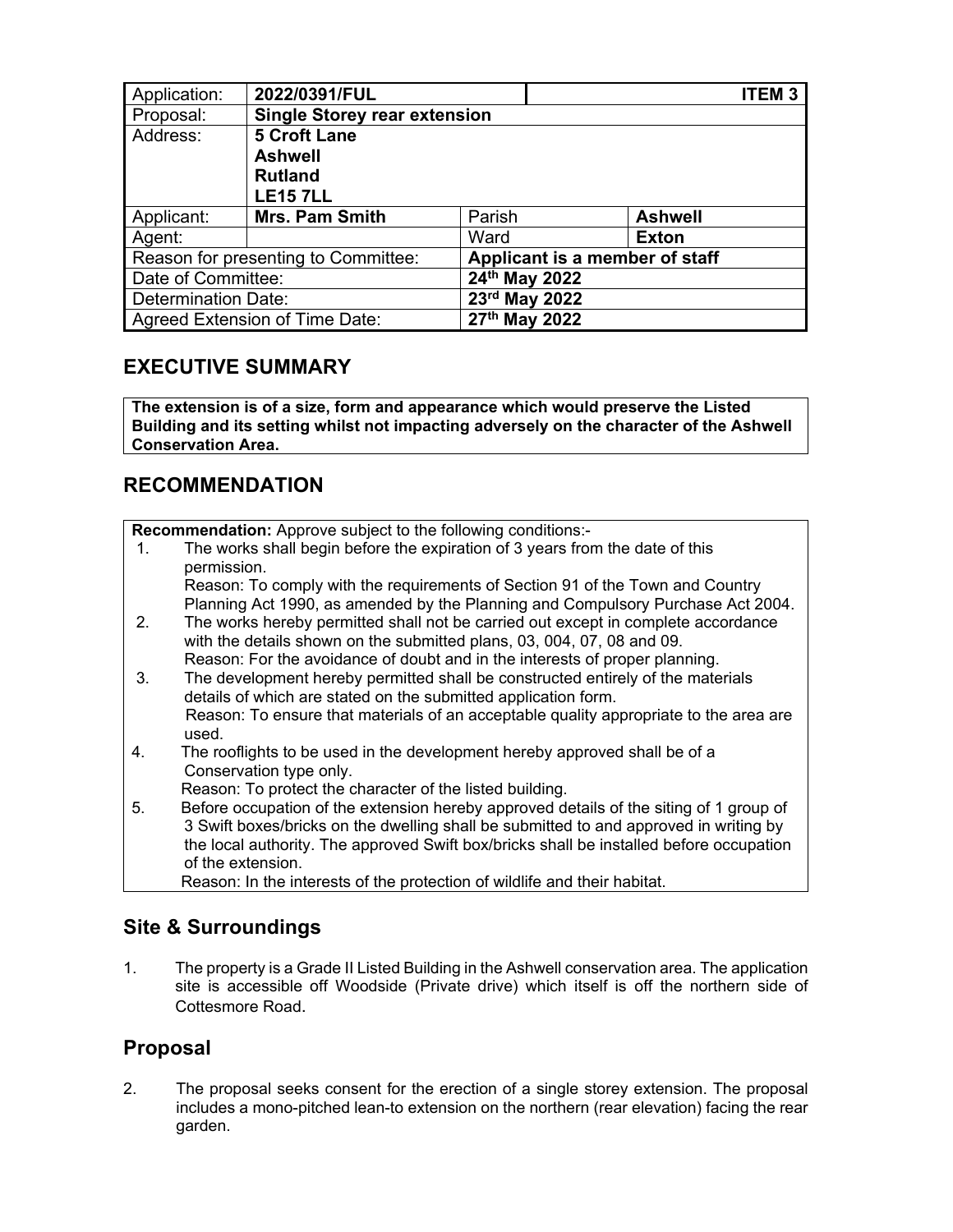- 3. The proposal is a lean-to extension 2.5 metres deep by 3.9 metres high to eaves of 2.3 metres. It includes a double-glazed timber window on the eastern elevation with matching Georgian bar fenestration to be similar in appearance to the windows on the existing eastern elevation of the listed building.
- 4. The extension will be 6 metres wide. It will be clad in reclaimed bricks to match with reclaimed clay rosemary tiles to match the existing roof of the listed building.
- 5. The northern elevation will include timber French doors facing the garden. The lean-to will attach onto the wide Chimney breast being set back approximately 1.2 metres from the main eastern façade.
- 6. The roof will include a cut-out around the existing bathroom window (with lead cladding) and include a conservation style rooflight set in a rosemary clay tiled roof like application with lead cladding surround.

### **Relevant Planning History**

7. No relevant planning history

# **Planning Guidance and Policy**

### **National Planning Policy Framework (NPPF) 2019**

- Chapter 9 Promoting sustainable transport
- Chapter 12 Achieving well-designed places
- Chapter 16 Conserving and enhancing the historic environment

### **Site Allocations and Policies DPD (2014)**

- SP15 Design and Amenity
- SP20 The Historic Environment

### **Core Strategy DPD (2011)**

- CS19 Promoting Good Design
- CS22 The Historic and Cultural Environment

## **Officer Evaluation**

#### Impact of the use on the character of the area

- 8. The Local Planning Authority is required to ensure that special regard to preserving the Listed Buildings and their settings about Section 66(1) of the Planning (Listed Buildings and Conservation Areas) Act 1990 (the 'Act').
- 9. Furthermore, the importance of considering the impact of development on the significance of designated heritage assets is expressed in the National Planning Policy Framework (NPPF 2019). The NPPF advises that development and alterations to designated assets and their settings can cause harm. These policies ensure the protection and enhancement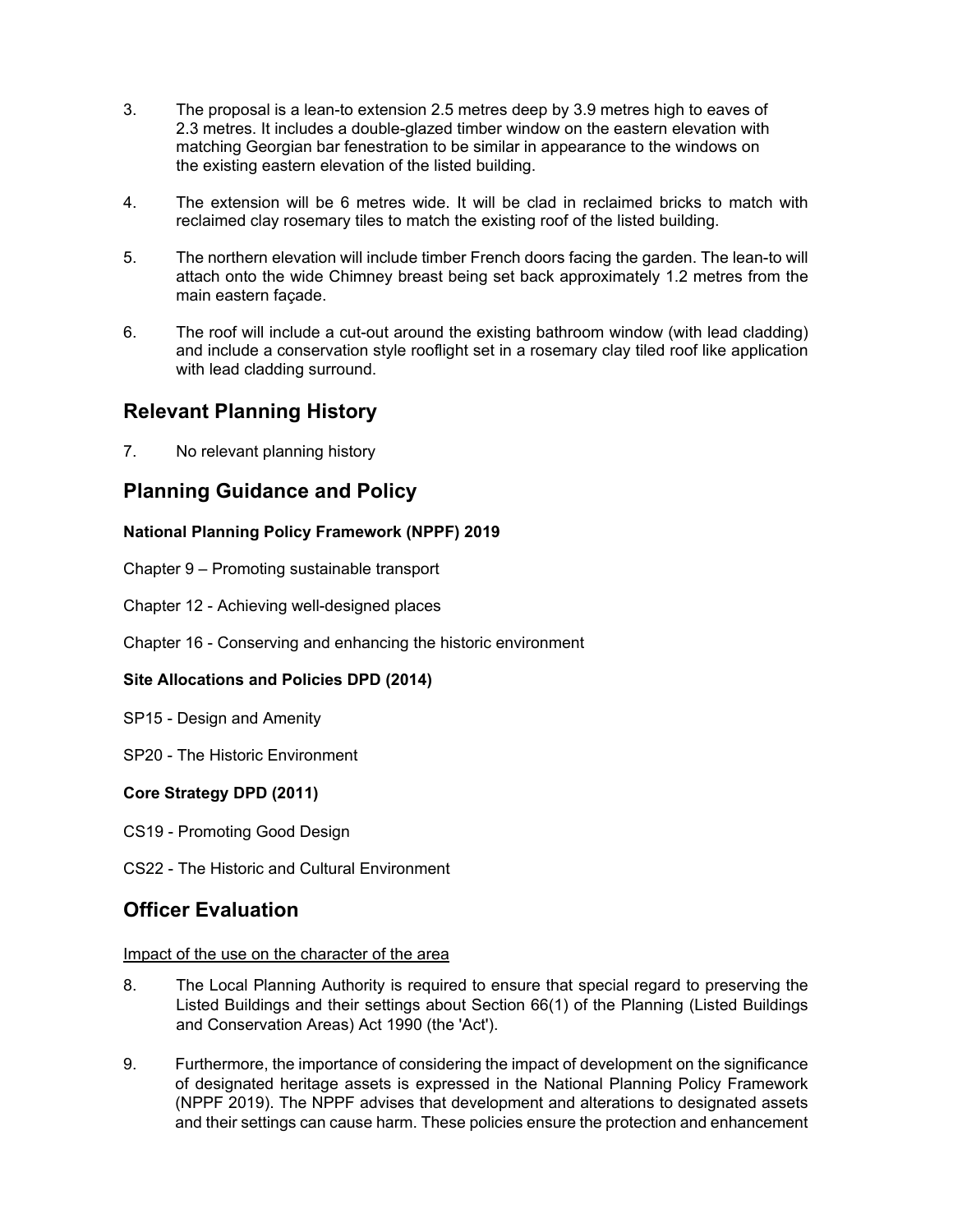of historic buildings and environments. Proposals that preserve those elements of the setting that make a positive contribution to or better reveal the significance should be treated favourably.

- 10. The proposal for the extension being small in footprint and scale and being located in a position which will not be prominent within the main streetscene would be sympathetic to the character and appearance of the building. It would, therefore, not detract from the appearance of the Listed building itself or this part of the Ashwell Conservation Area generally.
- 11. The proposal is therefore in accordance with the provisions of Sections 66(1)and 72 of Planning (Listed Buildings and Conservation Areas) Act 1990, Section 16 of the NPPF and Policies CS22 of the Core Strategy and SP20 of the Site Allocations and Policies Development Plan.

#### Impact on the neighbours' residential amenities

12. Taking into account the nature of the proposal, small scale, and adequate separation distances, it is considered that there would be no unacceptable adverse impact on the residential amenities of the occupiers of adjacent properties in accordance with Section 12 of the NPPF (2021), Policy CS19 of the Rutland Core Strategy (2011) and Policy SP15 of the Site Allocations and Policies Development Plan Document (2014).

#### Highway issues

13. The proposed development would not result any unacceptable impact on the highway safety and adopted parking standards.

#### Crime and Disorder

14. It is considered that the proposal would not result in any significant crime and disorder implications.

#### Human Rights Implications

- 15. Articles 6 (Rights to fair decision making) and Article 8 (Right to private family life and home) of the Human Rights Act have been taken into account in making this recommendation.
- 16. It is considered that no relevant Article of that act will be breached.

## **Consultations**

#### 17. **Ecology**

Thank you for consulting us on this planning application.

The proposed extension is single storey and does not appear to impact the roof space or roofline of the existing building , therefore a bat survey is not required.

The site is in a 'Swift Alert Area' where swift have been recorded in the recent past; as a planning condition I recommend installation of 1 group of 3 boxes/bricks in a suitable position. Further guidance on this can be found here https://www.swiftconservation.org/Leaflet\_1\_Swifts\_Nest-boxes\_at\_Your\_Home-small.pdf The locations of these should be marked on the plans, details of box specification provided, and photographs submitted after they have been installed to enable the condition to be